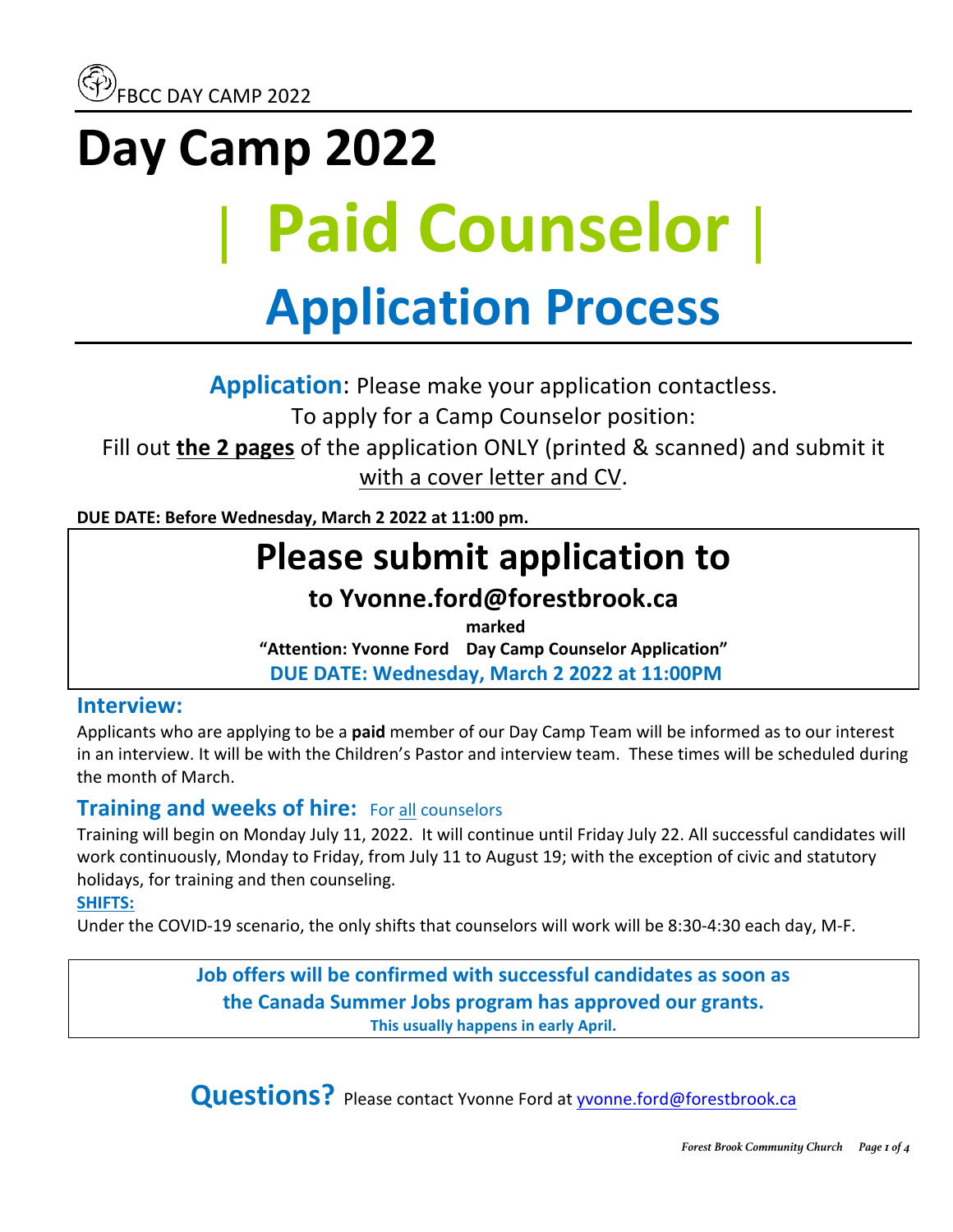### Counselor

## **Role Description**

### FBCC DAY CAMP 2022

#### **A Camp Counselor will:**

#### Work on a team to ensure that all our campers have a quality day camp experience. This would include:

- Group leadership: with the help of one or two LITs, helping a small group of children to feel safe and secure as well as encouraging their full enjoyment and involvement in the activities at camp. The role of counselor as role model and disciple is significant in this position
- **Program enhancement:** planning, implementing, and completing tasks as is needed to ensure that the activities of camp are quality, fun and very thematic.
- **Elective leadership and assistance:** Lead an elective in either the Arts or Sports/Active games, and/or helping an elective leader to run their elective.

#### **Qualifications**:

- Must be able to share things of the Christian Faith from the perspective of a Follower of Jesus Christ who is choosing to live a life submitted and committed to Him as they see it reflecting truths found in the Bible.
- Previous experience with children, preferably within a camp context as well
- Leadership experience
- Must be able to work the complete number of weeks of camp and attend the training days
- Full time
- Should be able to understand the team dynamic and work within the leadership structure put in place in such a way as to benefit everyone within the camp environment.
- Be fun, creative, enthusiastic and organized.
- Responsible and respectful

#### **Duties and Responsibilities**:

- Arrive and depart responsibly in enough time to attend devotions and debrief with the Director
- Wear your Day Camp shirt, bringing everything you need for the day
- To abiding strictly by the Policies and Procedures set out by Forest Brook Community Church
- Be a positive role model:
	- To stay on task and engaged throughout the entire day
	- To respectfully acknowledge the presence of other counselors and leaders but remain focused on the children and their needs.
	- To behave in such a way as to reflect the behavior wanted from the campers; respectful, engaged, encouraging, loving, unifying, helpful, etc.
	- To listen to and respond appropriately to those in leadership over you
	- Return from breaks with promptness, showing punctuality
	- Remaining in designated parts of the building only; those appropriate for counselors.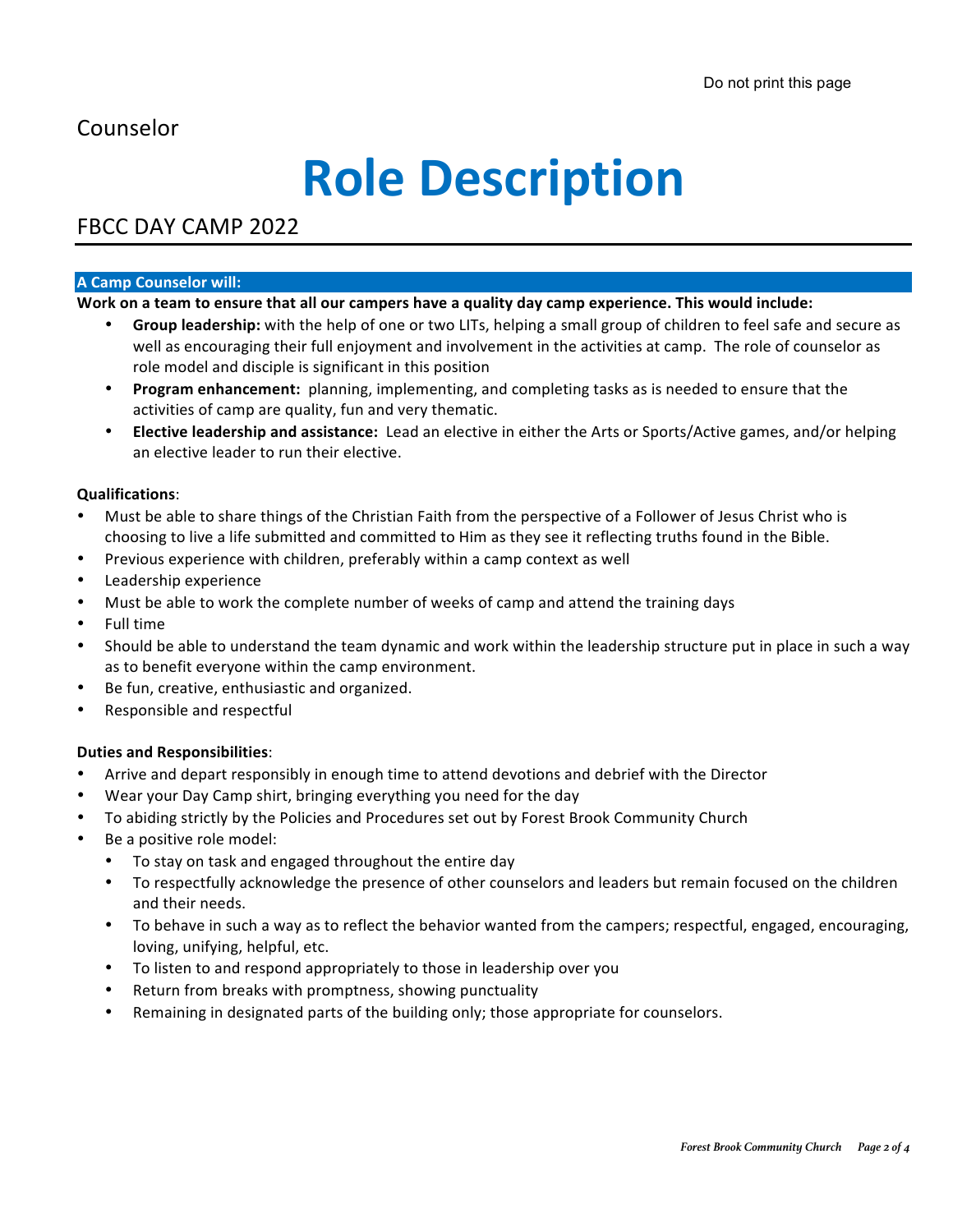## **Counselor**

## **Day Camp Application**

For those who 16 to 30 years of age

|                                  | Age _________ Date of Birth ____/_____/______ Grade Completed: _______________________ Adult T-shirt Size ____ |  |  |
|----------------------------------|----------------------------------------------------------------------------------------------------------------|--|--|
|                                  | (Note: successful applicants over the age of 18 will be required to get a Vulnerable Sector Police Check)      |  |  |
| <b>CORRESPONDANCE:</b>           |                                                                                                                |  |  |
|                                  |                                                                                                                |  |  |
| <b>I AM RETURNING</b>            | How have you been involved in Forest Brook Day Camp before?                                                    |  |  |
| to Day Camp                      |                                                                                                                |  |  |
|                                  |                                                                                                                |  |  |
|                                  | I AM a FIRST TIME applicant to at Forest Brook Day Camp                                                        |  |  |
|                                  | Other:                                                                                                         |  |  |
|                                  | Briefly discuss why you would like to be part of our Day Camp 2022:                                            |  |  |
| and why this position:           |                                                                                                                |  |  |
| <b>EXPERIENCES AND INTERESTS</b> |                                                                                                                |  |  |
|                                  |                                                                                                                |  |  |